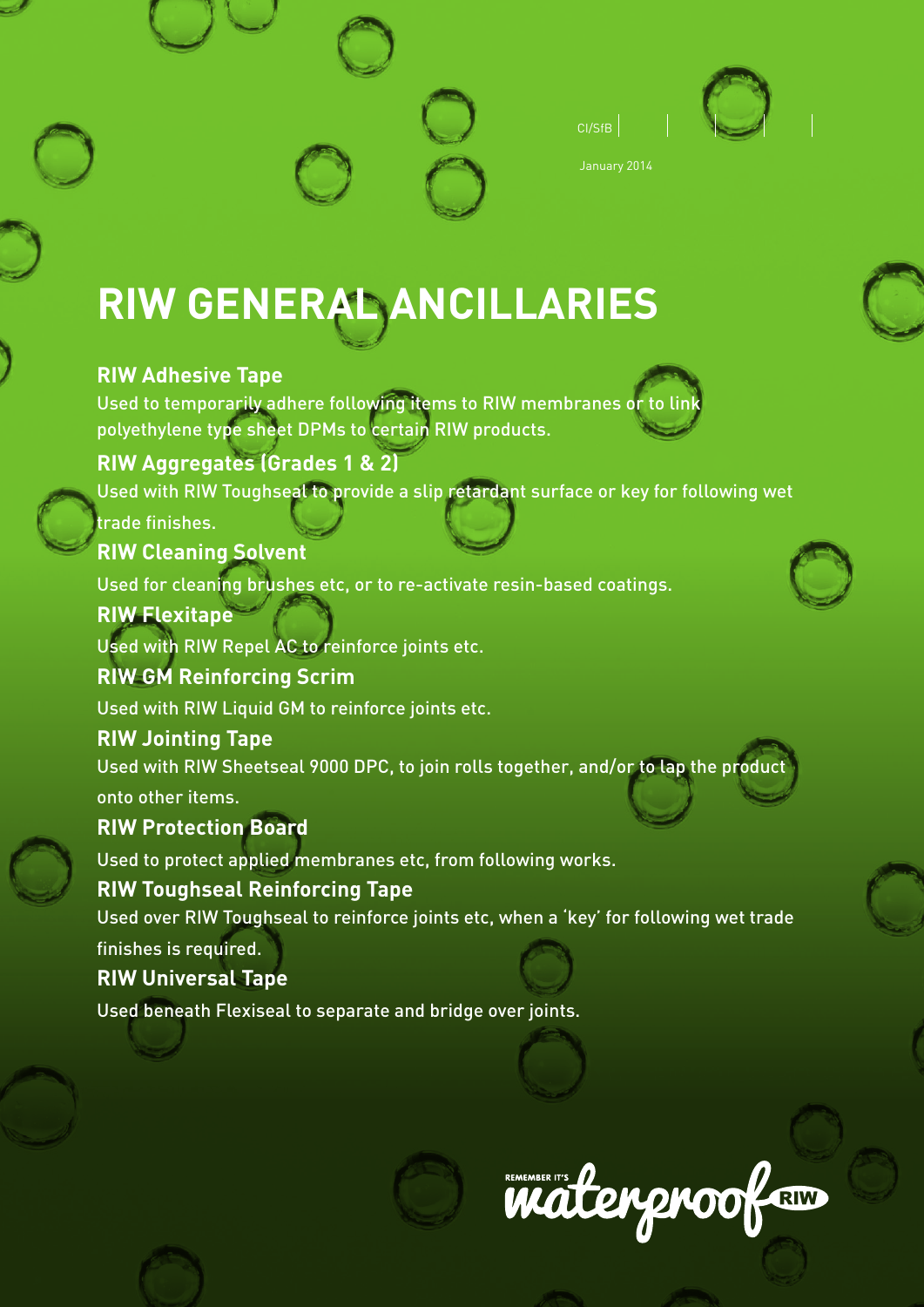# **GENERAL ANCILLARIES**

rolls x15m long

/roll

## **ADHESIVE TAPE**

Adhesive Tape is a double-sided bitumen/rubber selfadhesive tape with a removable silicone release paper one side and a thin polyethylene removable sheet on the other.

#### APPLICATION

Designed to be used in conjunction with Protection Board or Double Drain, to temporarily adhere it to dry surfaces of membranes.

It is used in pads of 150mm square, or in strips of a suitable length. It can also be used to adhere other materials, such as polyethylene sheets or similar, to most 'dried' RIW membranes.

The product can be easily cut with a craft knife.

#### PACKAGING

| <b>Adhesive Tape</b> | 150mm wide    |
|----------------------|---------------|
|                      | Weight = $4k$ |

### **AGGREGATE GRADE 1**

Crushed flint

| Sieve size: | $2.000$ mm = 99 - 100%  |  |
|-------------|-------------------------|--|
|             | $1.180$ mm = 22 - 42%   |  |
|             | $0.850$ mm = $00 - 6\%$ |  |

#### APPLICATION

Dressed into Toughseal to provide a key for following wet trade finishes.

#### PACKAGING

Aggregate Grade 1 25kg bags

#### **AGGREGATE GRADE 2**

#### Crushed flint

| Sieve size: | $0.500$ mm = 98 - 100%  |
|-------------|-------------------------|
|             | $0.425$ mm = 28 - 52%   |
|             | $0.355$ mm = $8 - 19\%$ |
|             | $0.300$ mm = $0 - 4\%$  |

#### **APPLICATION**

Dressed into Toughseal to provide a slip retardant finish.

#### PACKAGING

Aggregate Grade 2 25kg bags

## **CLEANING SOLVENT**

Aromatic hydrocarbon solvent ; Contains Xylene.

#### APPLICATION

Used for cleaning brushes, rollers, etc. Also used for cleaning and re-activating resin based coatings, such as Flexiseal and Toughseal.

This product must not be used as 'thinners'.

#### PACKAGING

Cleaning Solvent 5 litre tins

### **FLEXITAPE**

Multi-directional nylon polyamide tape

#### APPLICATION

Use embedded in Repel AC, to reinforce joints etc, in the substrate. The product can be easily cut with a pair of scissors.

**PACKAGING** 

| <b>Flexitape</b> | 75mm wide rolls x 50m long |
|------------------|----------------------------|
|                  | Weight = $280g$ /roll      |

## **GM REINFORCING SCRIM**

GM Reinforcing Scrim is a 0.65mm thick, thermal bonded polyester fabric (non-woven).

### APPLICATION

Use embedded in Liquid GM to reinforce corners, angles, joints/cracks etc, prior to application of the main Liquid GM coating application. The product can be easily cut with a pair of scissors or craft knife.

#### PACKAGING

| GM Reinforcing Scrim 300mm wide rolls x 100m long |
|---------------------------------------------------|
| Weight = $70q/m^2$                                |

## **JOINTING TAPE**

#### Jointing Tape is a double-sided butyl tape. APPLICATION

Used with Sheetseal 9000 DPC to seal rolls of DPC together at laps. Also used to adhere rolls of DPC onto prefabricated items. The product can be easily cut with a pair of scissors or craft knife.

#### PACKAGING

 Jointing Tape 100mm wide rolls x 15m long Weight = 3.06kg/roll